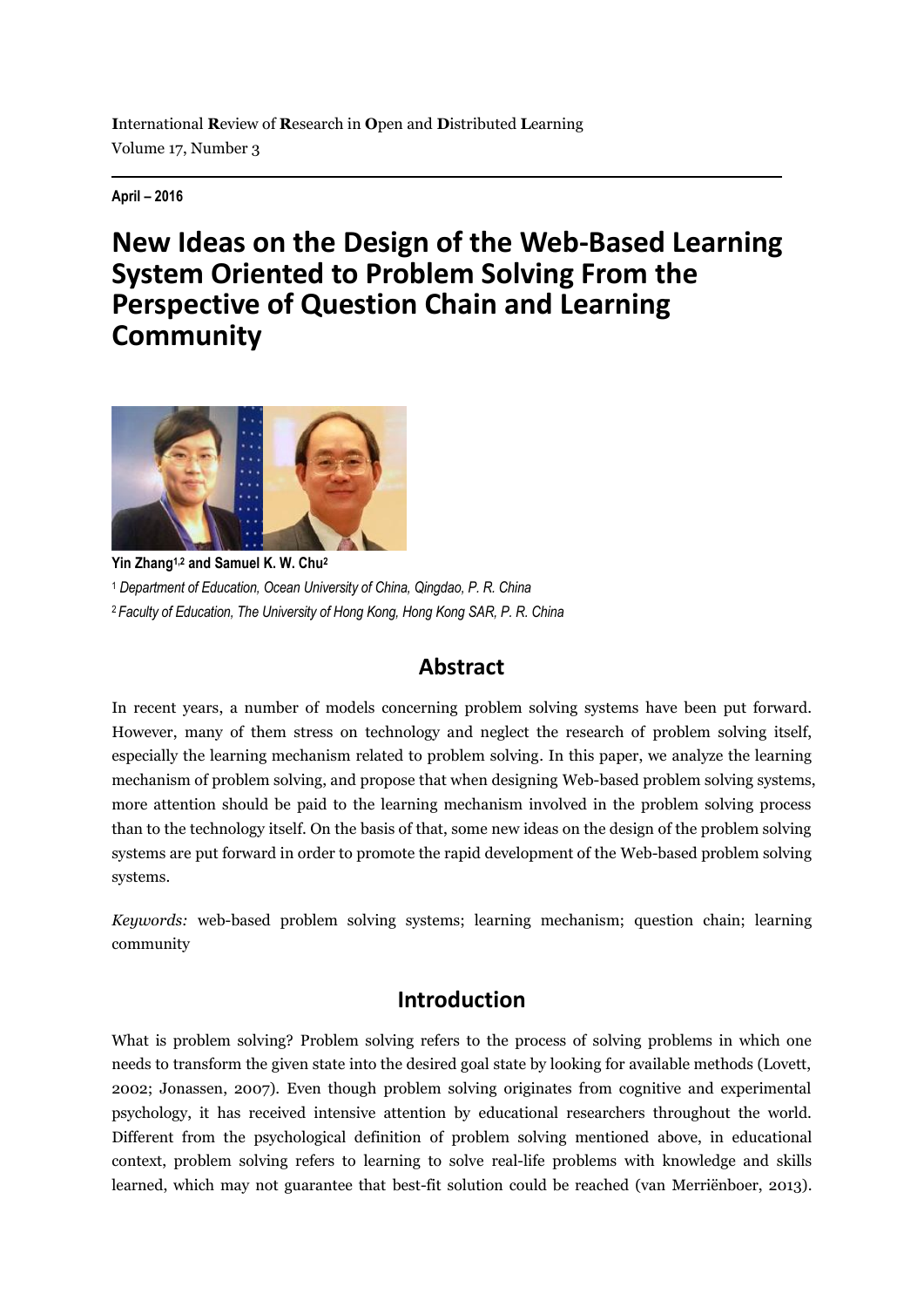According to Popper (1999: 99-104), "All life is problem solving". If this is correct, it requires educators to take problem solving as a critical educational goal, and focus on fostering students' problem solving abilities. In the last decades, many have researched into the instruction of problem solving, and explored various ways to promote students' learning for problem solving.

With the rapid development of network technology, a large number of Web-based learning systems oriented to problem solving have emerged, which can effectively promote students' learning outcomes and their satisfaction towards learning. Spiro, Coulson, Feltovich, and Anderson (1988), and Spiro, Morsink, and Forsyth (2012) first put forward cognitive flexibility theory which provided theoretical foundation for the introduction of network into problem solving. From then on, more and more Web-based learning systems oriented to problem solving emerged. The Cognitive and Technology Group at Vanderbilt (CTGV) developed the Jasper Woodbury problem solving series for middle school mathematics learning ("The Adventures of Jasper Woodbury," n.d.). Another typical example is IMMEX (Interactive Multi-Media Exercises) software at UCLA which developed technologies around the broad model of problem solving to probe the development of student understanding in multiple domains (Underdahl, Palacio-Cayetano, & Stevens, 2001). In addition, some Web-based learning systems for problem solving in specific fields were developed. For example, Lin (2011) designed a Web-based collaborative-learning system for statistical problem solving. Chang, Wu, Weng, and Sung (2012) designed a game-based problem-posing system for mathematics learning. Development modes also became more flexible. Some researchers designed systems by themselves, and others made use of open source platforms, such as Moodle, to develop Web-based learning systems for problem solving (Lin, 2011).

These Web-based learning systems oriented to problem solving have some limitations as follows:

 The classification of problems in psychology is not applicable to the practice of problem solving in the field of education. The theory of 'problem solving' was first put forward by psychologists, in which problems were divided into two categories, i.e., well-structured problem and ill-structured problem. Researchers have designed and developed different systems to support ill-structured or well-structured problem solving. For example, Chen and Ge (2006) proposed the design of a web-based cognitive modeling system to support ill-structured problem solving. Wu, Wang, Spector, and Yang (2013) designed a dual-mapping system for ill-structured problem solving. However, the classification of problems in psychology is not applicable to the practice of problem solving in the field of education. Firstly, problems in the real world are usually in the middle of the continuum between well-structured and ill-structured problems (Jonassen, 1997, 2012), therefore the web-based systems to single category of problem solving will affect students' knowledge and understanding of real problems. Secondly, since domain-specific knowledge which helps solve problems is different among students, an ill-structured problem for some students may be a well-structured one for others. Thus the classification of problems is not fixed for students. Thirdly, this classification of problems and corresponding research ignore students who are the users of web-based systems.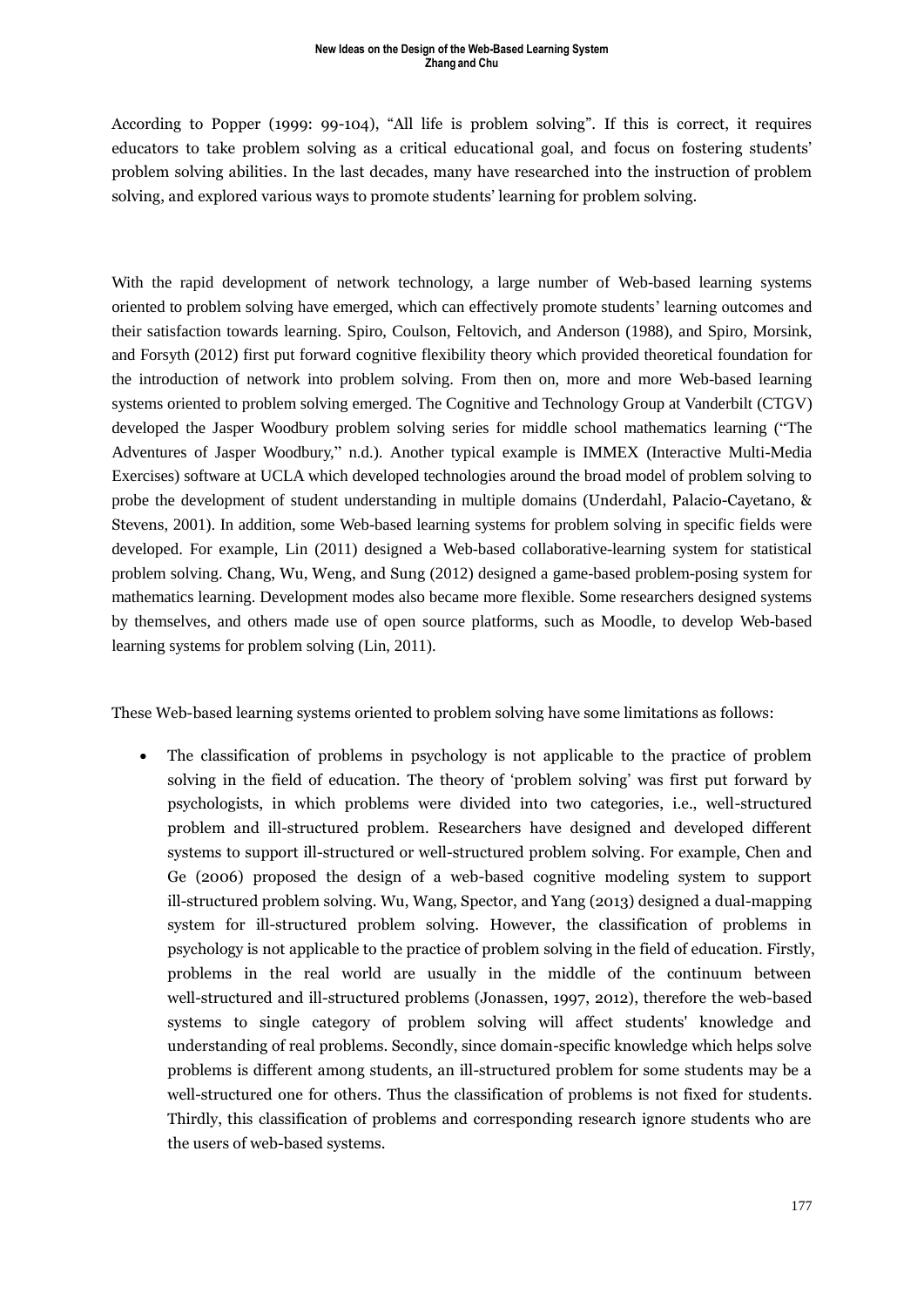### **New Ideas on the Design of the Web-Based Learning System Zhang and Chu**

- Although these systems have introduced question asking as an important cognitive strategy to improve students' problem solving performance, they lack the systematic design of question asking. As an important cognitive strategy for providing scaffolding for student problem solving, question asking is attracting more and more attention from researchers (Cheung & Hew, 2004; Ge & Land, 2003; Li et al., 2014). Browne and Keeley (2007) thought that question asking could promote critical thinking, which was essential for problem solving (Jonassen, 2008). Although researchers have carried out studies on different forms of question asking, few studies have been carried out on question asking itself, especially the systematic design of question asking. In the existing problem solving systems, questions are usually arbitrary and separate. Thus it is difficult to guide students effectively to find solutions to problems.
- Little research has been carried out on the analysis and design of internal organization structure in existing problem solving systems. Peer collaboration is another promising strategy for providing scaffolding for student problem solving (Johnson, 1988; Mergendoller, Bellisimo, & Maxwell, 2000; Adler, Zion, & Mevarech, 2015). Many existing problem-solving systems provided learning environments and communication tools to facilitate collaboration between students. For example, Scardamalia, Bereiter, and Lamon (1994) proposed the Computer-Supported Intentional Learning Environment (CSILE) to improve peer collaboration. Obikwelu, Read, and Sim (2013) explored children's problem solving in the Fun-Turing System. Howard, Jordan, Di Eugenio, and Katz (2015) designed the collaborative problem-solving dialogue agent to encourage peer dialogue and problem solving. These systems emphasized the sophisticated techniques to analyze the communication, control peer interaction, and manage the discussion process, but they lacked the design of organization structure of student group. The organizational relationship in these systems was usually loose.

One of the main reasons for the above problems is that these systems stress technology and neglect the research of problem solving itself, especially the learning mechanism related to problem solving. Aiming at these problems, this paper is organized as follows: firstly, we analyze the learning mechanism of problem solving, and propose that when designing Web-based problem solving systems, more attention should be paid to the learning mechanism involved in the problem solving process than to technology itself. Secondly, on the basis of that, some new ideas on the design of problem solving systems are presented. Question chain, a series of systematic and interlinked questions which are designed to guide students to find solution to problems, is proposed. Moreover, the theory of learning community is introduced to redesign the internal organization structure in Web-based learning systems. A new four-grade organization structure model is proposed from the perspective of the learning community to improve the students' problem solving performance. Finally, we conclude the article with a summary of our contributions.

### **The Learning Mechanism of Problem Solving**

From the standpoint of learning, the essence of learning does not change at all compared with traditional learning in class, although learning online has changed greatly in the ways of acquiring knowledge. Thus when we design problem solving systems, the learning mechanism should be taken into consideration.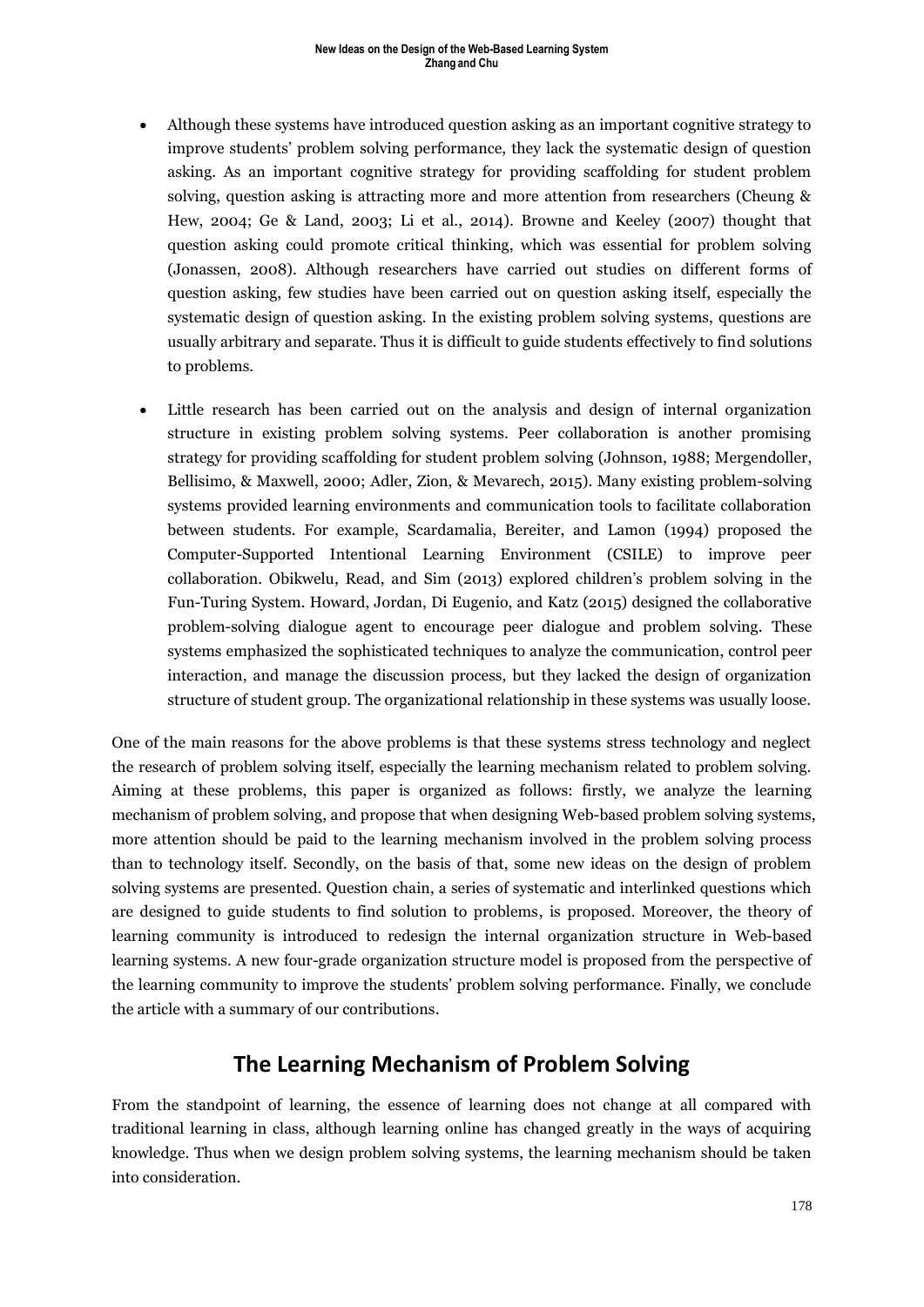The learning mechanism refers to students' active cognitive process of information processing (e.g., induction, deduction etc.; Kyprianidou, Demetriadis, Tsiatsos, & Pombortsis, 2012). Therefore, the learning mechanism of problem solving refers to students' cognitive process of information processing during problem solving. According to van Merriënboer and Kirschner (2013), there are four components that could affect students' learning for problem solving. They are learning tasks, procedural information, supportive information, and part-task practice. Based on van Merriënboer and Kirschner's (2013) four-component instructional design model, paying attention to the four components could trigger students' learning mechanism and promote their problem solving skills.

Among the four components, learning tasks is the most important one. Van Merriënboer (2013) asserted that learning tasks need to be well-designed for students, which means that learning tasks should be set at an appropriate level of difficulty for students, and students can receive instructional support when they encounter more difficult learning tasks. However, when students learned in the existing Web-based learning systems oriented to problem solving, it is discovered that they could not receive appropriate learning tasks.

A common belief is that the design of Web-based learning systems oriented to problem solving should follow the rule of classification method of problems. However, it completely ignores learning needs of students. In fact, some learning tasks designed by classification methods could confuse students. In the area of problem solving, problems are divided into two categories: well-structured problems and ill-structured problems (Reitman, 1965; Jonassen, 2000). Well-structured problems have a single solution, optimal solution paths, and structured goals (Sinnott, 1989; Voss, 2005). By contrast, ill-structured problems have multiple solutions, diverse solution paths, vague goals, and require students' personal opinions combined in solving problems (Voss & Post, 1988; Jonassen, 1997; Lynch, Ashley, Pinkwart, & Aleven, 2009). This classification method of problems has long been used for years. However, the classification of problems in psychology is not applicable to the practice of problem solving in the field of education. Jonassen (1997, 2012), a researcher of educational technology, had made in-depth research on the two categories of problems. He pointed out that they were neither independent nor opposing to each other. Instead, they were connected to form a whole problem system. This study provides an important theoretical foundation for problem solving study in education. It clarifies that problems in the real world are various and complicated which usually possess the characteristics of well-structured problems and ill-structured ones. Van Merriënboer (2013) also supported the view that although the distinction between the two kinds of problem is reasonable from a theoretical point of view, real-life problems are a blend of well-structured problems and ill-structured ones. Furthermore, Jonassen (2004) argued that regardless of the kinds of problems, the cognitive processing engaged in solving them could be similar and the differences in problem solving depended on the context in which the problem occurred. In the field of education, problem solving should be learner-centered instead of problem-centered. More attention should be paid to cognitive processing (i.e., learning mechanism) when designing problem solving systems.

When students encounter difficult learning tasks, they need instructional supports which concern students' cognitive processing. According to Vygotsky (1978), when a student is at the ZPD (zone of proximal development) for a particular task, providing the appropriate scaffolding will give the students some motivation to accomplish a given task. ZPD refers to the distance between the "actual developmental level as determined by independent problem solving and the level of potential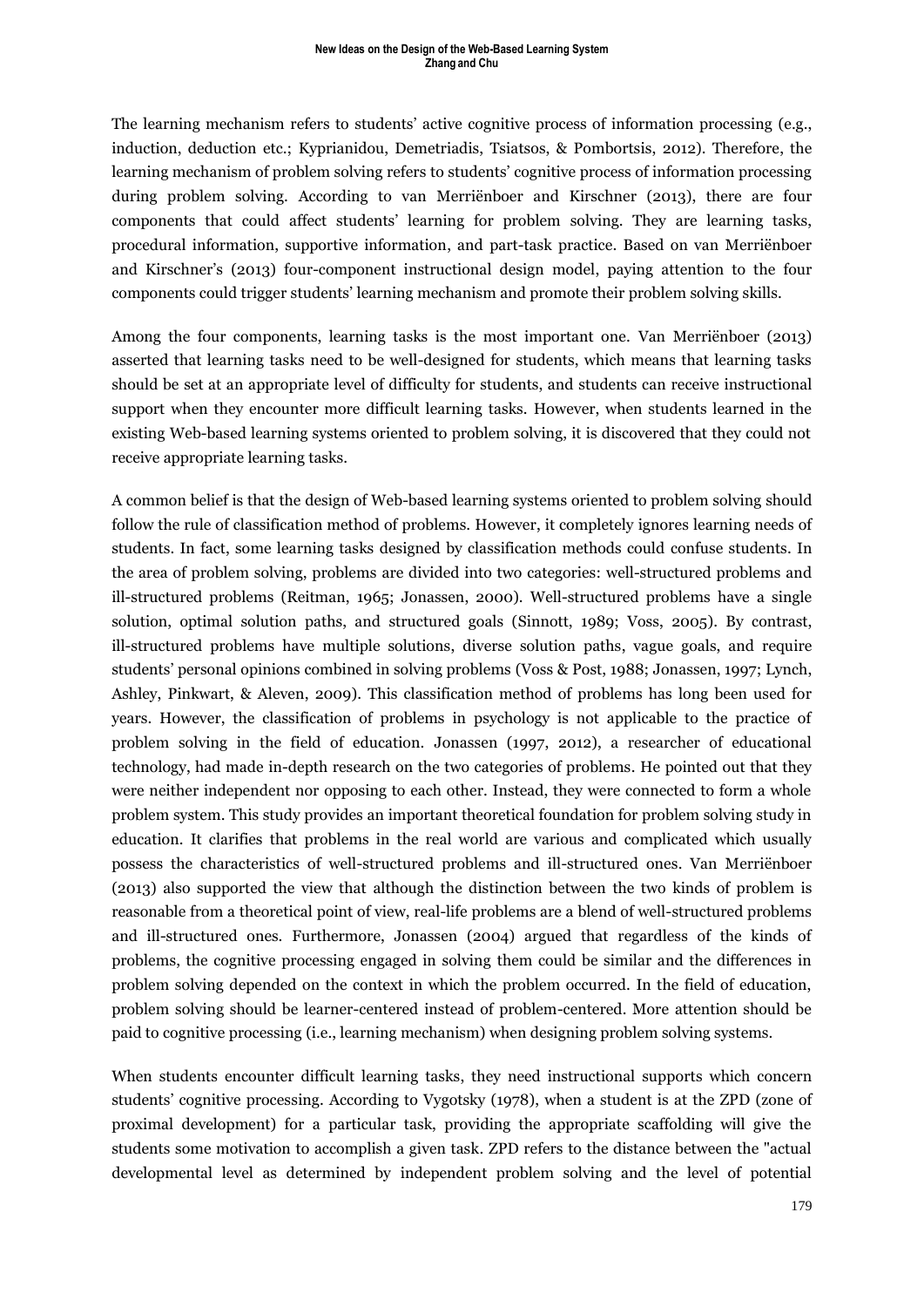development as determined through problem solving under adult guidance or in collaboration with more capable peers" (p. 86). Based on Vygotsky's theory, many scaffolding strategies have been designed to scaffold students' problem solving. For instance, modeling (Schoenfeld, 2008), prompting (Scardamalia & Bereiter, 2003) and questioning (King, 1991; Souvignier & Kronenberger, 2007). Until now, most scaffolding strategies have been combined in the Web-based learning systems oriented to problem solving. However, there are many limitations as mentioned above on the design of those scaffolding strategies, which hinder students' learning.

Based on the analysis and rethinking of the learning mechanism of problem solving, some new ideas on the design of the problem solving systems are presented. In the study, we focus on the design of two scaffolding tools: question asking and peer collaboration.

## **The Systemic Design of Question Asking from the Perspective of**

### **Question Chain**

Many researchers have pointed out that one way to improve students' problem solving performance is to provide students with cognitive strategies and tools to facilitate cognitive processing (Jonassen, 1999, 2004; Lajoie, 2000). As an important cognitive strategy for providing scaffolding for student problem solving, question asking is attracting more and more attention from researchers (Cheung & Hew, 2004; Ge & Land, 2003; Uribe, Klein, & Sullivan, 2003). Browne and Keeley (2007) thought that question asking could promote critical thinking, which was essential for problem solving (Jonassen, 2008).

Question asking takes many different forms according to the subject of questioning, which includes teacher questioning, self questioning, and computer questioning. Teacher questioning refers to teacher asking questions. Many researchers (e.g., Turner, 1980; Chin, 2006) have pointed out that the teacher level of questioning was a basic technique for guiding students through the search or inquiry process. Graesser and Olde (2003) focused on self questioning and pointed out that compared to poor problem solvers, better problem solvers asked high quality questions which lead to problem solving. Computer questioning refers to a computer or online system asking questions, such as question prompts. Question prompts have been proved effective in helping students represent and solve problems in various domains (Scardamalia & Bereiter, 2003).

Although researchers have carried out studies on different forms of question asking, little research has been carried out on question asking itself, especially the systematic design of question asking. In the existing problem solving systems, systems would query students with questions, but these questions were usually arbitrary and separate. Thus it is difficult to guide students effectively to find solutions to problems. How to design the sequence of questions to promote students' problem solving effectively? In this study, we focus on the systematic design of question asking in problem solving systems and propose question chain, which is composed of a series of systematic and interlinked questions. These questions are used to elicit students' previous experiences; challenge students to resolve inconsistent views; guide students to establish relationships between existing knowledge and a new concept by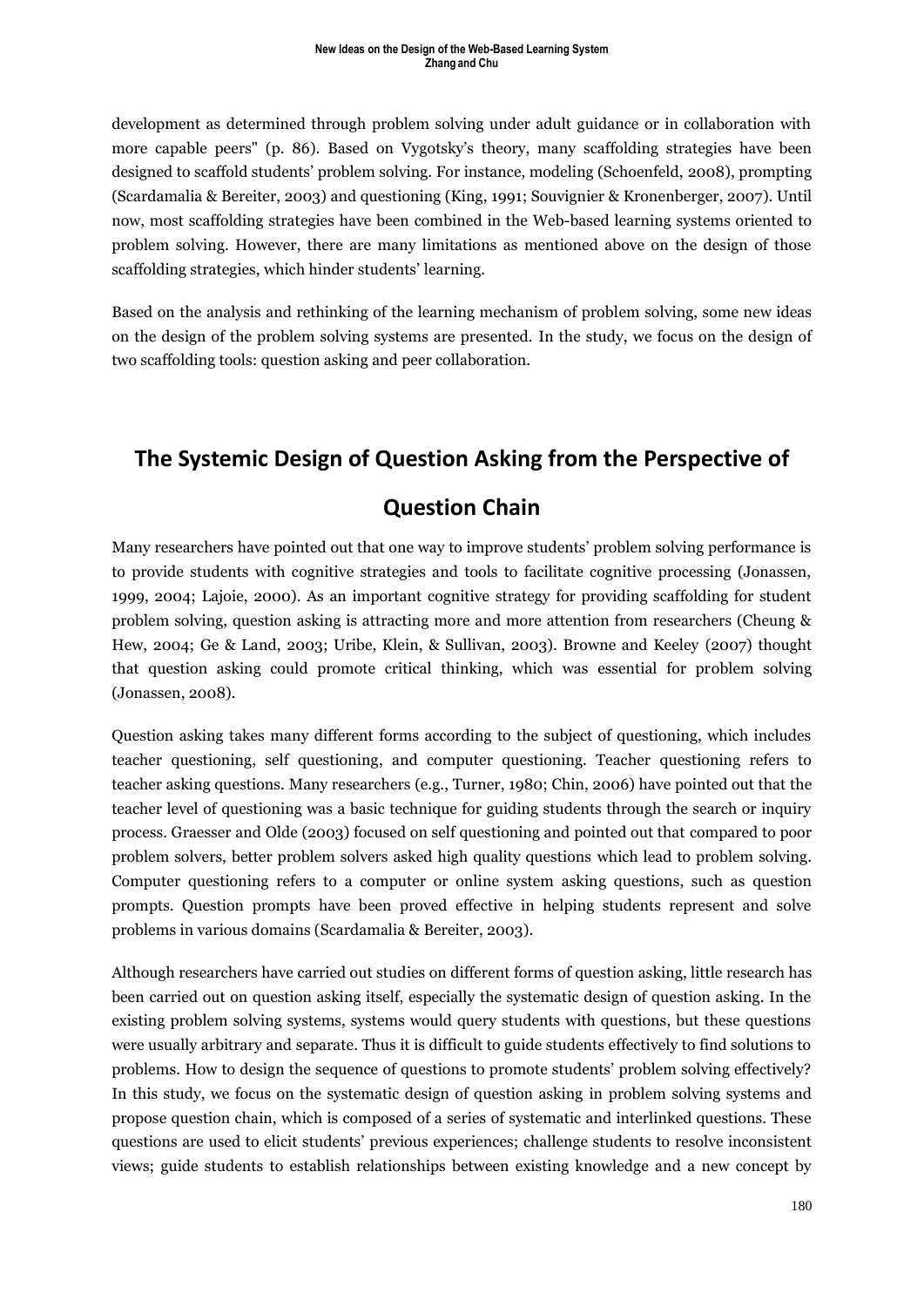explaining, reflection, and self-reasoning; and help students construct a new knowledge structure which can be applied to different situations.

An example is used to illustrate how the design of question chain will be implemented. Compressive force and pressure are one of the difficult knowledge points in middle-school physics lessons. Students often feel confused when they encounter problems concerning compressive force with pressure. Aiming at scaffolding students' cognitive processing, the question chain is designed as follows (shown in Table 1).

Table 1

| No.          | Nature of questions | Examples                                                           |
|--------------|---------------------|--------------------------------------------------------------------|
| $\mathbf{1}$ | Elicit previous     | Is the effect of pressure stronger when compressive force is       |
|              | experiences         | stronger?                                                          |
|              |                     | $\circ$ Yes (Go to 2)<br>$\circ$ No (Go to 3)                      |
| 2            | Challenge previous  | Example: Crawler cranes                                            |
|              | experiences         | Do you still think that the effect of pressure is stronger when    |
|              |                     | compressive force is stronger?                                     |
|              |                     | oYes (Stay)<br>$\circ$ No $(Go$ to 3)                              |
| 3            | Guide and           | What are the factors of pressure effect?                           |
|              | explanation         |                                                                    |
|              |                     | $\circ$ Only compressive force (Go to 4)                           |
|              |                     | o Only area (Stay)                                                 |
|              |                     | ○ Compressive force and area (Go to 5)                             |
| 4            | Promote reflection  | Example: What do you feel when a needle stabs the skin?            |
|              |                     | Can it explain that compressive force is the only factor of        |
|              |                     | pressure effect?                                                   |
|              |                     | oYes (Stay)<br>$\circ$ No $(Go$ to 3)                              |
| 5            | Self reasoning      | Example: The experiment of pressing sponge.                        |
|              |                     | Students can freely set the compressive force and load bearing     |
|              |                     | surface area in order to observe different pressure effects.       |
|              |                     | What is the relationship between the compressive force, area and   |
|              |                     | pressure effect?                                                   |
|              |                     | o For the same force, the pressure effect is stronger when surface |
|              |                     | area is bigger;<br>(Stay)                                          |
|              |                     | o For the same force, the pressure effect is stronger when surface |
|              |                     | area is smaller: $(Go to 6)$                                       |
|              |                     | o For the same surface area, the pressure effect is stronger when  |
|              |                     | compressive force is bigger; $(Go to 6)$                           |

### *Example of a Question Chain*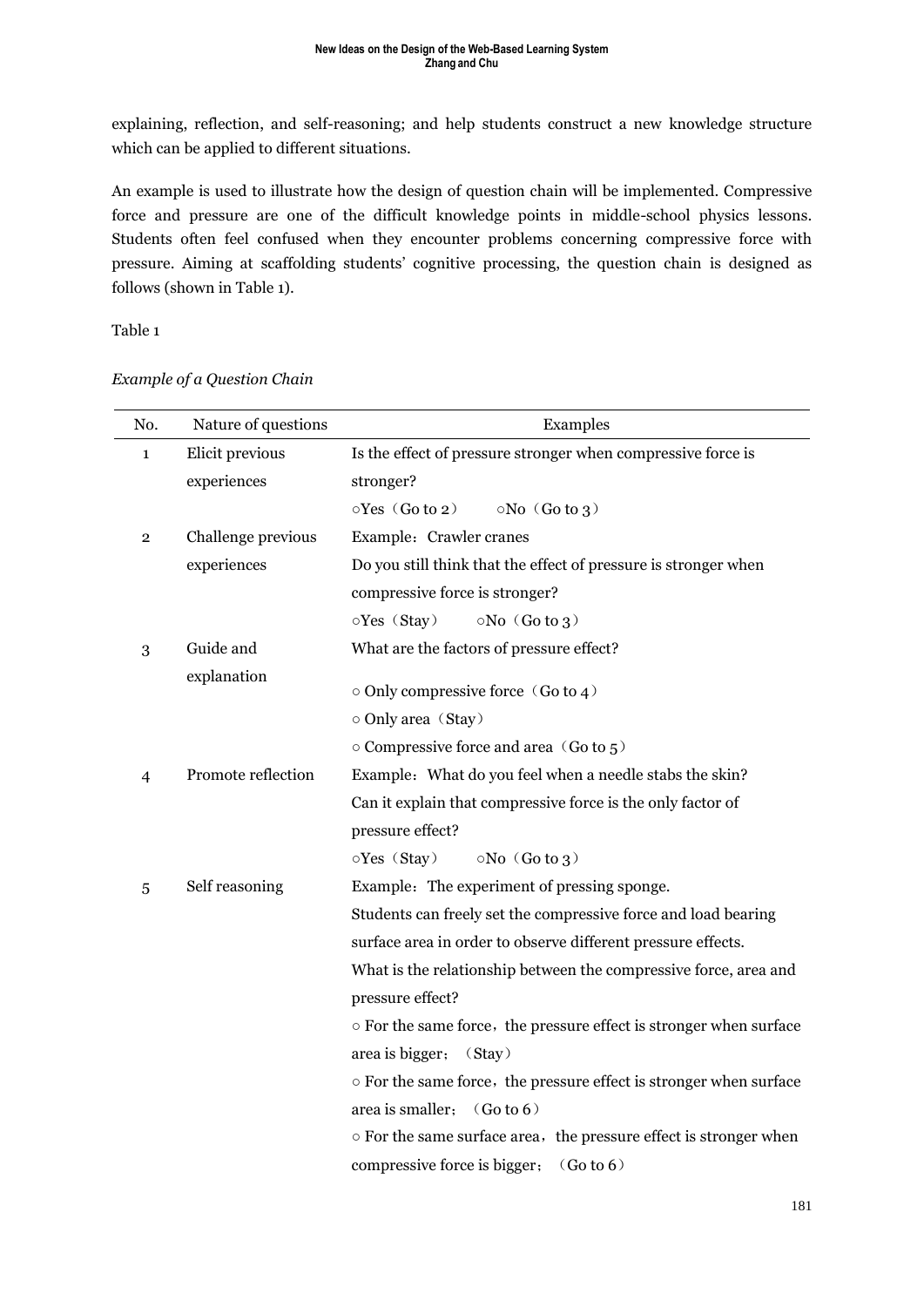### **New Ideas on the Design of the Web-Based Learning System Zhang and Chu**

|   |              | $\circ$ For the same surface area, the pressure effect is stronger when |
|---|--------------|-------------------------------------------------------------------------|
|   |              | compressive force is smaller; (Stay)                                    |
| 6 | Knowledge    | How can we define the effect of pressure?                               |
|   | construction | Force/area (Explain the concept of pressure and its formula)            |

*Note:* Stay means rethinking and trying to make a final decision.



*Figure 1*. The design of a question chain.

These six kinds of questions are interconnected and form a big chain (see black line in Figure1). Students follow this chain starting from question one and ending to question six, and are required to respond to each question put forward by the Web-based learning system. Once students finish a circle, they can review and manage their previous responses to questions, and they can also compare their solutions with those provided by the system.

### **The Design of Internal Organization Structure from the Perspective**

### **of the Learning Community**

Peer collaboration is another promising strategy for providing scaffolding for students' problem solving (Johnson, 1988; Mergendoller et al., 2000; Adler, Zion & Mevarech, 2015). According to Ge and Land (2003), peer collaboration has two types: guided interaction and unguided interaction. Traditionally, guided collaboration refers to students' collaborative activities guided by a teacher (e.g. Palincsar & Brown, 1984). However, King's (1994) research showed that students could play the role of a teacher, and guide peer collaboration. Apart from guided peer interaction, unguided collaboration refers to students activated by group members to cooperate with each other. There are no given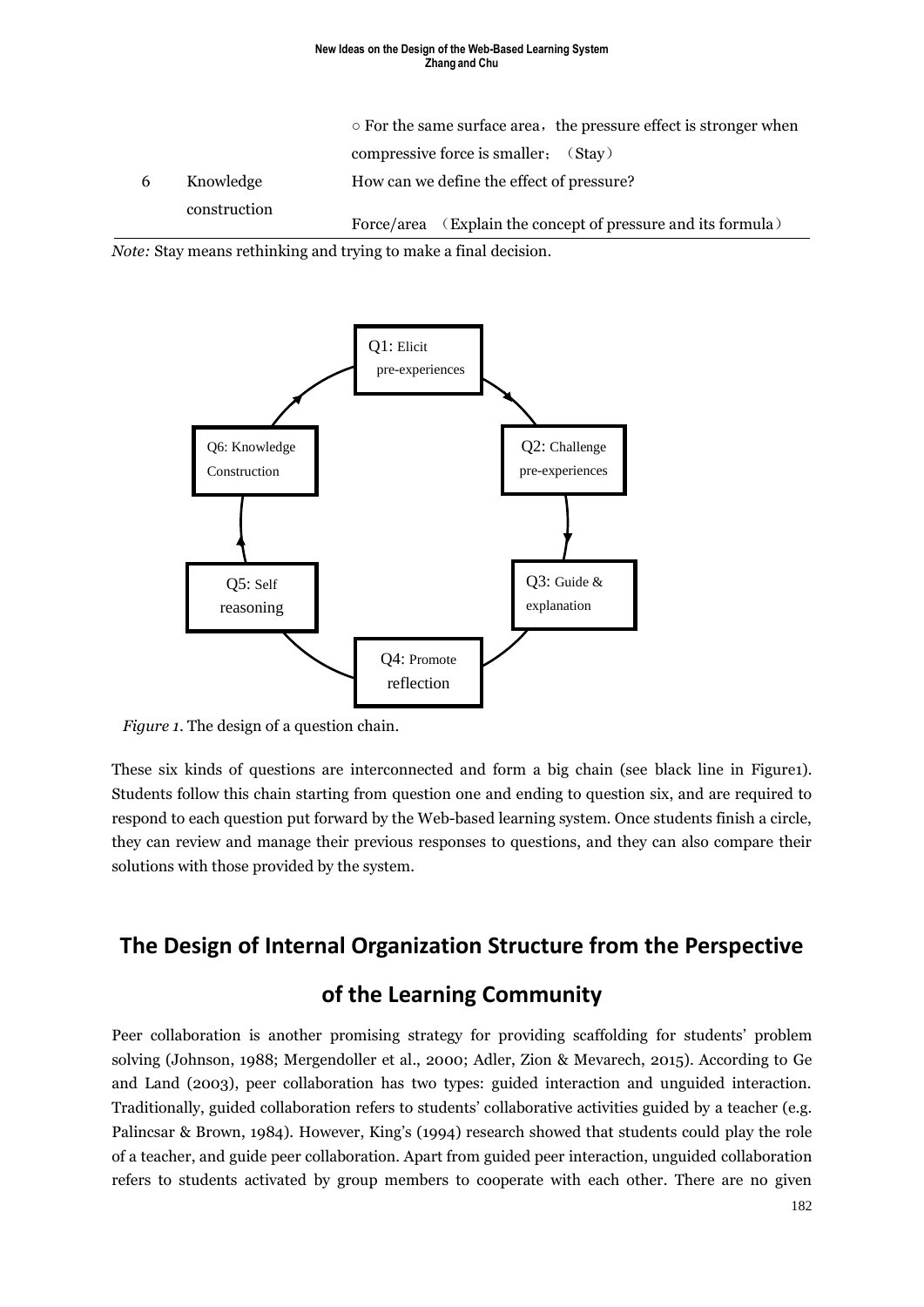specified roles in the group (Webb, 1989; Capuano, Mangione, Mazzoni, Miranda, & Orciuoli, 2014). It is the different abilities and skills possessed by students which help them learn from each other, and consider multiple points of views and possible solutions to problems. The analysis above illustrates that both guided peer interaction and unguided ones are important for students' problem solving.

Since students could not be actively enrolled in peer collaboration (Damon & Phelps, 1989), it is necessary to focus on the design of scaffolding strategies to improve students' motivations to taking part in peer collaboration. Even though there is an agreement on incorporating peer collaboration into the development of problem solving systems (Tausczik, Kittur, & Kraut, 2014), little effort has been paid to explore how to design scaffolding strategies to improve students' motivation to take part in peer collaboration online, for example, how to design different roles in peer collaboration, how to design the internal organization structure of the student group and so on are yet to be explored.

In this study, we introduce the theory of learning community to design the proper scaffolding framework for peer collaboration.

Smith, MacGregor, Matthews, and Gabelnick (2004) put forward that learning community was a variety of curricular approaches that intentionally link or cluster two or more courses, often around an interdisciplinary theme or problem, and enroll a common cohort of students. In other words, the learning community can be regarded as a variety of curricular approaches which are problem solving orientated. Smith and MacGregor (2009) believed that the learning community offered a very effective context for all students to pursue deep, lasting, personally significant, and integrated learning. Since learning community contains the connotation of problem solving and it can promote students' learning outcomes and their satisfaction towards learning in traditional class, it is reasonable to introduce learning community into the design of Web-based learning systems for problem solving, and improve students' online collaboration.

Wenger (1998) proposed that community was composed of three key elements: mutual engagement, joint enterprise, and shared repertoire. We introduce the three key elements into the learning organization of Web-based learning system oriented to problem solving. The three elements will be converted into the relationship between teachers and learners, the relationship between identification and consultation, and the interaction of explicit and implicit knowledge.

Based on the theory of learning community, a new four-grade organization structure model is proposed to promote the effective communication between teacher and students, which is shown in Figure 2. Different from existing Web-based learning systems in which usually there are only two roles (i.e., student and teacher), two new roles are added in the new organization structure model (i.e., learning guider and learning assistant).

As shown in Figure 2, there are four grades in the new organization structure model. The first and lowest grade is students represented as *S*. Students can form different groups. The second one is learning assistants represented as *A*. A learning assistant is the student selected randomly by the system in a group, who helps coordinate the cooperation among group members. The third one is learning guiders represented as *G*, who guides individuals or groups to focus on problem solving process, but they do not participate in problem solving. Learning guiders also record the group progress and report to the teacher. The fourth and highest one is the teacher represented as *T*, who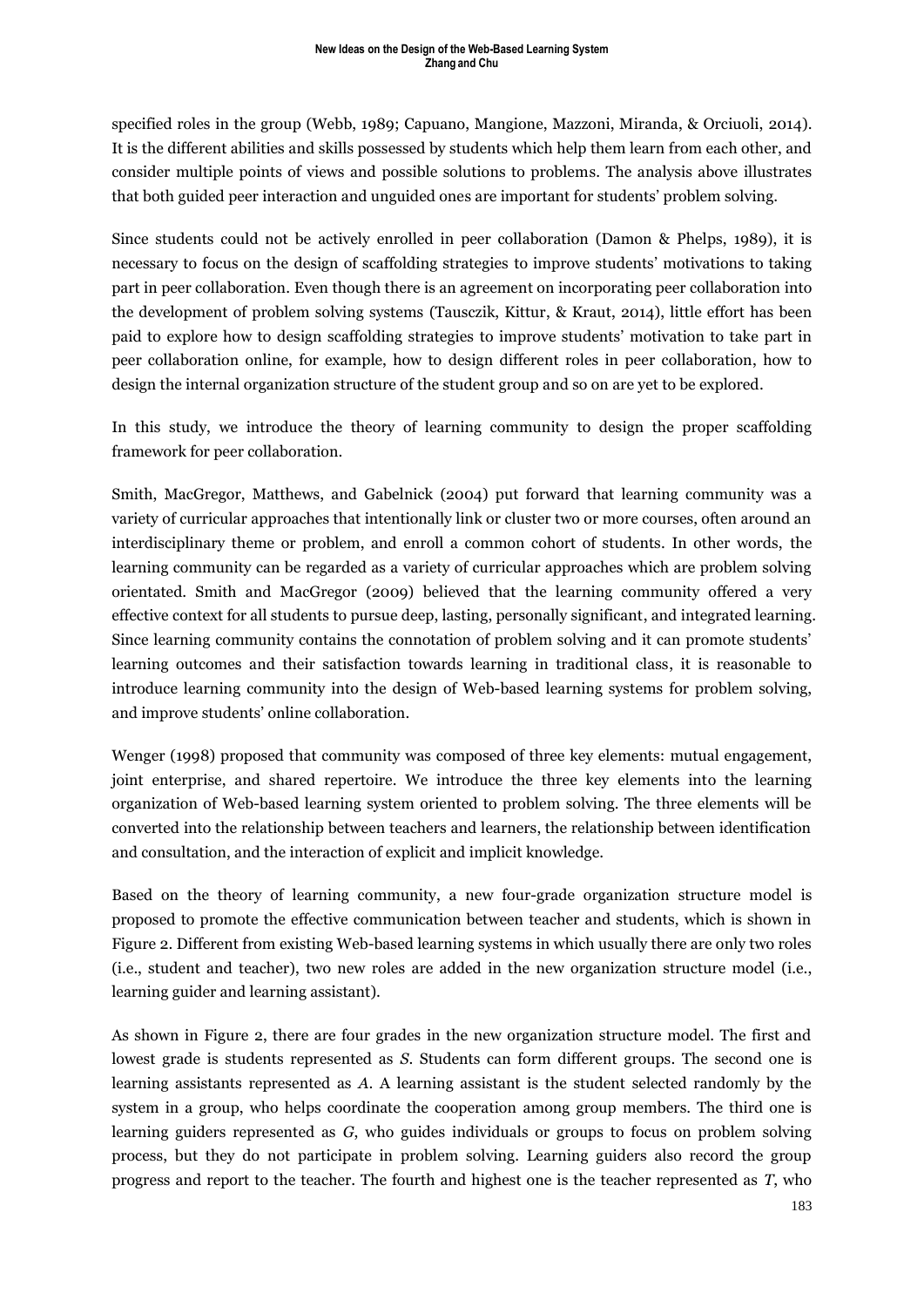provide help and guidance to activities of all levels and monitor the whole operation of the learning community.



*Figure 2.* A new four-grade organization structure model of learning community.

Notes: "S" means students, "A" means learning assistants, "G" means learning guiders, and "T" means teachers

## **Conclusion and Future Work**

The Web-based learning systems oriented to problem solving are attracting more and more attention for two main reasons. One lies in constantly renewed technology as more advanced technology is being applied to learning systems. The other is from the growing concern for learning itself. These two factors interpenetrate and interact with each other.

We propose that no matter what forms the Web-based problem solving systems take, the essence of learning does not change. The problem solving systems should be designed according to the learning mechanism. Some new ideas on the design of the problem solving systems are put forward. In the study, question chain is proposed and corresponding solving strategies are put forward. Meanwhile, the theory of learning community is introduced to design the internal organization structure in Web-based learning system. A new four-grade organization structure model is proposed in order to improve students' peer collaboration. These research results provide a new thinking way for the theory and practice of problem solving. Our future work is to design corresponding functions for the problem solving systems based on these new ideas in order to verify their applicability.

### Acknowledgements

This paper is funded by the Youth Fund for Research on Humanity and Social Science by the Ministry of Education of the People's Republic of China (Project No. 14YJC880114) and by the Youth Fund for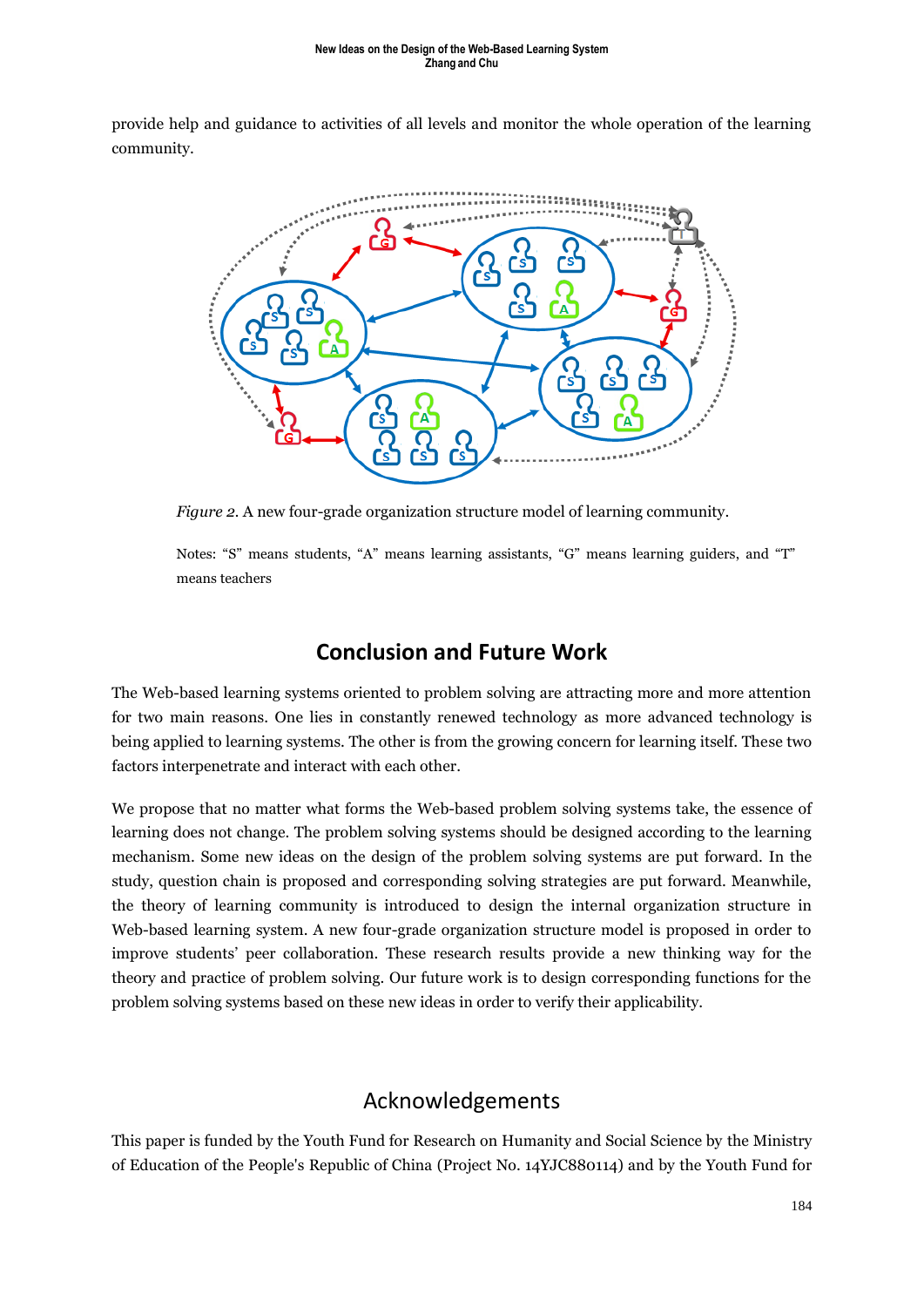Research on Humanity and Social Science by Ocean University of China (Project No. 201564060).

### References

- Adler, I., Zion, M., & Mevarech, Z. R. (2015). The effect of explicit environmentally oriented metacognitive guidance and peer collaboration on students' expressions of environmental literacy. *Journal of Research in Science Teaching*, *53*(4), 620–663*.* <doi:10.1002/tea.21272>
- Browne, M. N., & Keeley, S. M. (2007). *Asking the right questions: A guide to critical thinking* (8th ed.). Upper Saddle River, NJ: Pearson Prentice Hall.
- Capuano, N., Mangione, G. R., Mazzoni, E., Miranda, S., & Orciuoli, F. (2014). Wiring role taking in collaborative learning environments. SNA and semantic web can improve CSCL script? *International Journal of Emerging Technologies in Learning (iJET)*, *9*(7), 30–38. <doi:10.3991/ijet.v9i7.3719>
- Chang, K. E., Wu, L. J., Weng, S. E., & Sung, Y. T. (2012). Embedding game-based problem-solving phase into problem-posing system for mathematics learning. *Computers & Education*, *58*(2), 775–786.
- Chen, C. H., & Ge, X. (2006). The design of a web based cognitive modeling system to support ill structured problem solving. *British Journal of Educational Technology, 37*(2), 299-302. [doi: :10.1111/j.1467-8535.2005.00480.x](doi:%20:10.1111/j.1467-8535.2005.00480.x)
- Cheung, W. S., & Hew, K. F. (2004). Evaluating the extent of ill-structured problem solving process among pre-service teachers in an asynchronous online discussion and reflection log learning environment. *Journal of Educational Computing Research*, *30*(3), 197–227.
- Chin, C. (2006). Classroom interaction in science: Teacher questioning and feedback to students' responses. *International journal of science education*, *28*(11), 1315–1346.
- Damon, W., & Phelps, E. (1989). Critical distinctions among three approaches to peer education. *International Journal of Educational Research, 13*(1), 9-19.
- Ge, X., & Land, S. M. (2003). Scaffolding students' problem-solving processes in an ill-structured task using question prompts and peer interactions. *Educational Technology Research and Development*, *51*(1), 21–38.
- Graesser, A. C., & Olde, B. A. (2003). How does one know whether a person understands a device? The quality of the questions the person asks when the device breaks down. *Journal of Educational Psychology*, *95*(3), 524–536.
- Howard, C., Jordan, P., Di Eugenio, B., & Katz, S. (2015). Shifting the load: A peer dialogue agent that encourages its human collaborator to contribute more to problem solving. *International Journal of Artificial Intelligence in Education*, 1–29.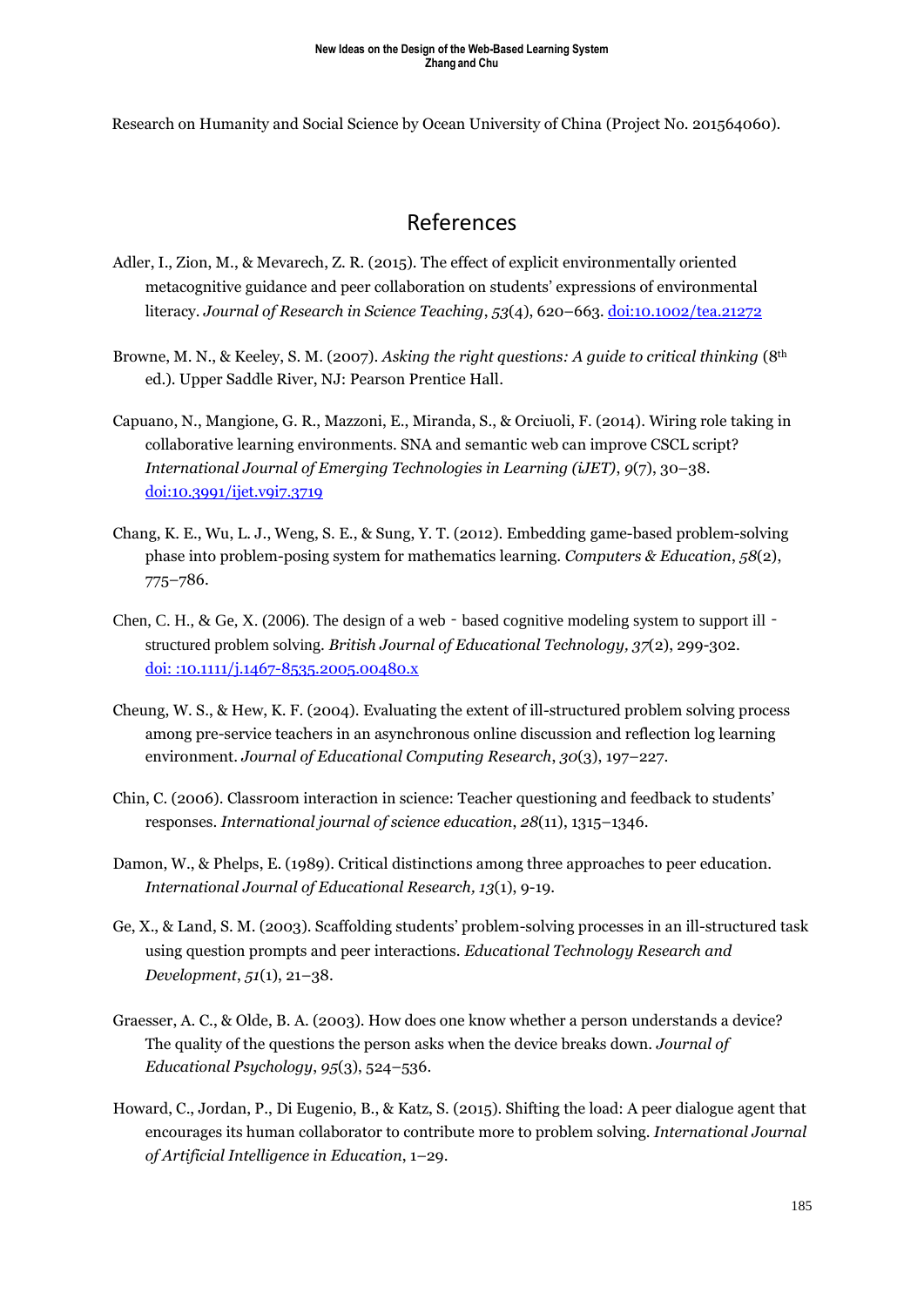- Johnson, E. J. (1988). Expertise and decision under uncertainty: Performance and process. In M. T. H. Chi, R. Glaser & M. J. Farr (Eds.), *The nature of expertise* (pp. 209-228). Hillsdale, NJ: Erlbaum.
- Jonassen, D. H. (1997). Instructional design model for well-structured and ill-structured problem-solving learning outcomes. *Educational Technology Research and Development 45*(1), 65–95.
- Jonassen, D. H. (1999). Designing constructivist learning environments. In C.M. Reigeluth (Ed.), *Instructional-design theories and models* (2nd ed., pp. 215-240). Mahwah, NJ: Lawrence Erlbaum Associates.
- Jonassen, D. H. (2000). Toward a design theory of problem solving. *Educational Technology Research and Development*, *48*(4), 63–85.
- Jonassen, D. H. (2004). *Learning to solve problems: An instructional design guide*. San Francisco, CA: Pfeiffer/Jossey-Bass.
- Jonassen, D. H. (Ed.) (2007). *Learning to solve complex scientific problems*. New York, NY: Lawrence Erlbaum.

Jonassen, D. H. (2008). *Meaningful learning with technology*. Pearson/Merrill Prentice Hall.

- Jonassen, D. H. (2012). Designing for decision making. *Educational Technology Research and Development*, *60*(2), 341–359.
- King, A. (1991). Effects of training in strategic questioning on children's problem-solving performance. *Journal of Educational Psychology*, *83*(3), 307–317.
- King, A. (1994). Guiding knowledge construction in the classroom: Effects of teaching children how to question and how to explain. *American Educational Research Journal*, *31*(2), 338–368.
- Kyprianidou, M., Demetriadis, S., Tsiatsos, T., & Pombortsis, A. (2012). Group formation based on learning styles: Can it improve students' teamwork? *Educational Technology Research and Development*, *60*(1), 83–110.
- Lajoie, S. (2000). *Computers as cognitive tools: No more walls: Theory change, paradigm shifts and their influence on the use of computers for instructional purposes*. Mahwah, NJ: Lawrence Erlbaum Associates.
- Li, H., Duan, Y., Clewley, D. N., Morgan, B., Graesser, A. C., Shaffer, D. W., & Saucerman, J. (2014, January). Question asking during collaborative problem solving in an online game environment. In *Intelligent tutoring systems* (pp. 617–618). Switzerland: Springer International Publishing. [doi:10.1007/978-3-319-07221-0\\_80](doi:10.1007/978-3-319-07221-0_80)
- Lin, G. Y. (2011). Designing a web-based collaborative-learning module for statistical problem solving. *British Journal of Educational Technology*, *42*(3), E54–E57.
- Lovett, M. C. (2002). Problem solving. In D. Medin (Ed.), *Stevens' handbook of experimental*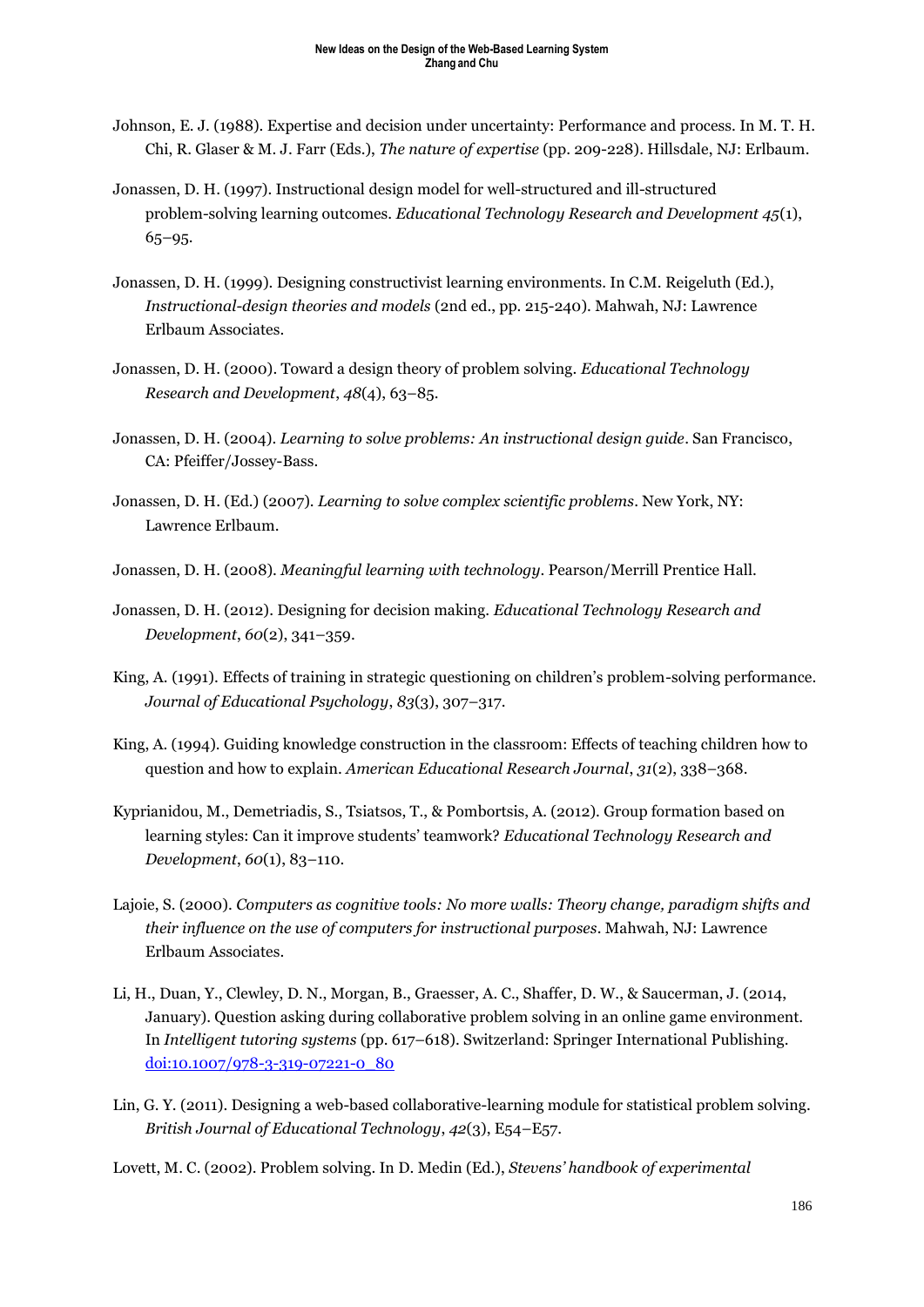*psychology: Memory and cognitive processes* (3rd ed.; pp. 317–62). New York, NY: Wiley[. doi:](doi:%2010.1002/0471214426.%20pas0208)  [10.1002/0471214426.](doi:%2010.1002/0471214426.%20pas0208) pas0208

- Lynch, C., Ashley, K. D., Pinkwart, N., & Aleven, V. (2009). Concepts, structures, and goals: Redefining ill-definedness. *International Journal of Artificial Intelligence in Education*, *19*(3), 253–266.
- Mergendoller, J. R., Bellisimo, Y., & Maxwell, N. L. (2000). Comparing problem-based learning and traditional instruction in high school economics. *Journal of Educational Research*, *93*(6), 374–383.
- Obikwelu, C., Read, J., & Sim, G. (2013). Children's problem-solving in serious games: The "Fine-Tuning System (FTS)" Elaborated. *Electronic Journal of e-Learning*, *11*(1), 49–60.
- Palincsar, A. S., & Brown, A. L. (1984). Reciprocal teaching of comprehension-fostering and comprehension-monitoring activities. *Cognition and Instruction*, *2*, 117–175.
- Popper, K. (1999). *All life is problem solving*. London: Routledge.
- Popper, K. (2013). *Knowledge and the body-mind problem: In defence of interaction*. London: Routledge.
- Reitman, W. R. (1965). *Cognition and thought*. New York, NY: Wiley.
- Scardamalia, M., & Bereiter, C. (2003). Knowledge building environments: Extending the limits of the possible in education and knowledge work. In A. DiStefano, K. E. Rudestam, & R. Silverman (Eds.), *Encyclopedia of distributed learning* (pp. 269–272). Thousand Oaks, CA: Sage.
- Scardamalia, M., & Bereiter, C. C. & Lamon, M.(1994) The CSILE Project: Trying to bring the classroom into World 3. *Classroom Lessons: Integrating Cognitive Theory and Classroom Practice*, 201-228.
- Schoenfeld, A. H. (2008). A study of teaching: Multiple lenses, multiple views. *Journal for Research in Mathematics Education, Monograph 14*. Reston, VA: National Council of Teachers of English.
- Sinnott, J. D. (1989). A model for solution of ill-structured problems: Implications for everyday and abstract problem solving. In J.D. Sinott (Ed.), *Everyday problem solving: Theory and application* (pp. 72–99). New York, NY: Praeger.
- Smith, B.L., J. MacGregor, R.S. Matthews & F. Gabelnick (2004). *Learning communities: Reforming undergraduate education*. San Francisco: JosseyBass.
- Smith, B. L., & MacGregor, J. (2009). Learning communities and the quest for quality. *Quality Assurance in Education, 17*(2), 118-139[. doi:10.1108/09684880910951354](doi:10.1108/09684880910951354)
- Souvignier, E., & Kronenberger, J. (2007). Cooperative learning in third graders' jigsaw groups for mathematics and science with and without questioning training. *British Journal of Educational Psychology*, *77*(4), 755–771.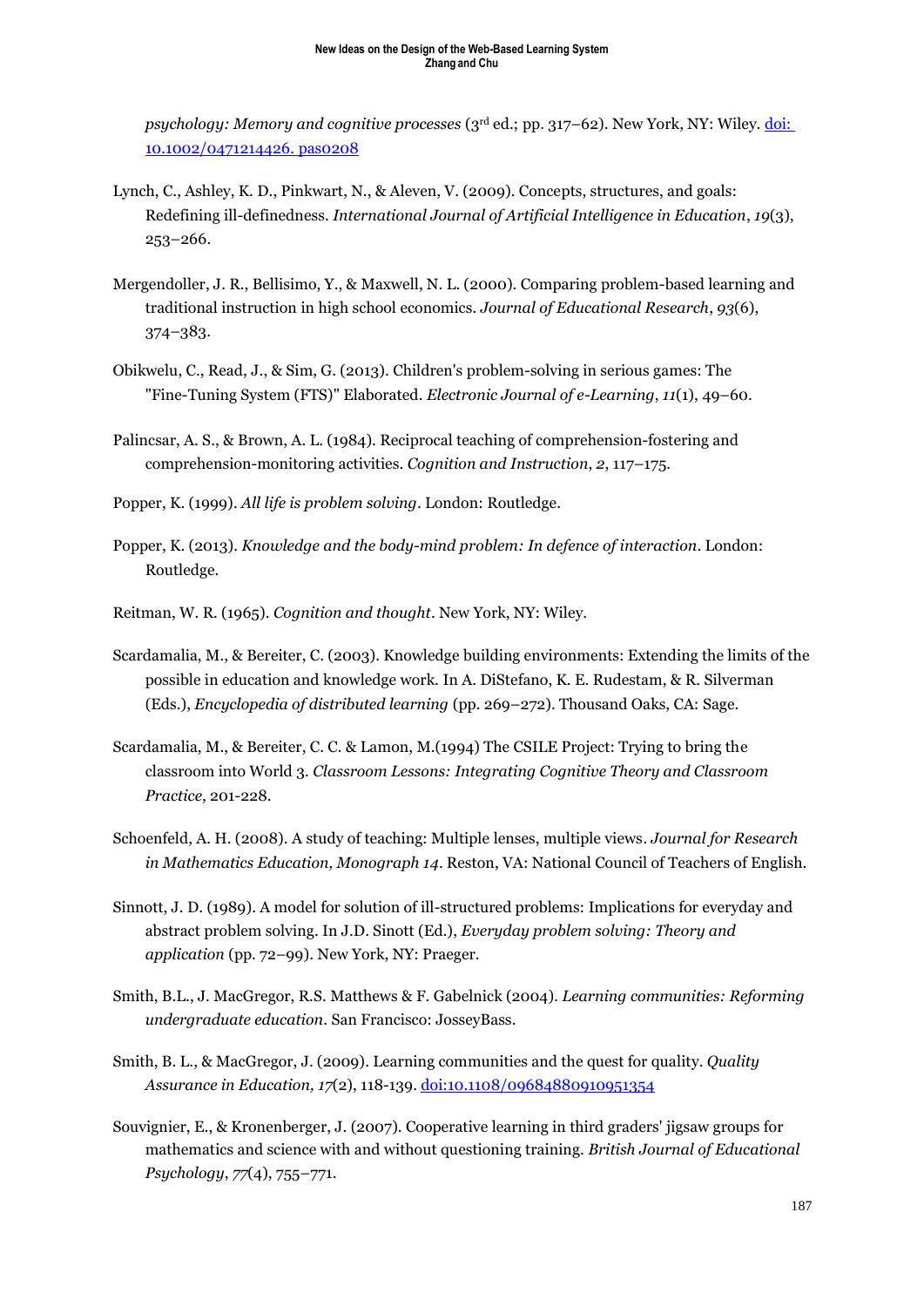- Spiro, R. J., Coulson, R. L., Feltovich, P. J., & Anderson, D. K. (1988). Cognitive flexibility theory: Advanced knowledge acquisition in ill-structured domains. *Cognitive Science*, *12*, 257–285.
- Spiro, R. J., Morsink, P., & Forsyth, B. (2012). Point of view: Principled pluralism, cognitive flexibility, and new contexts for reading. In R. F. Flippo (Ed.) *Reading researchers in search of common ground: The expert study revisited* (pp. 118–128). New York: Routledge.
- Tausczik, Y. R., Kittur, A., & Kraut, R. E. (2014, February). Collaborative problem solving: A study of mathoverflow. In *Proceedings of the 17th ACM conference on Computer supported cooperative work & social computing* (pp. 355-367). New York: ACM.
- The Adventures of Jasper Woodbury. (n.d.). Retrieved from <http://jasper.vueinnovations.com/adventures-of-jasper-woodbury>
- Turner, P. H. (1980). Teacher level of questioning and problem solving in young children. *Home Economics Research Journal, 8*(6), 399-404.
- Underdahl, J., Palacio-Cayetano, J., & Stevens, R. (2001). Practice makes perfect: Assessing and enhancing knowledge and problem solving skills with IMMEX software. *Learning and Leading with Technology*, *28*(7), 26–31.
- Uribe, D., Klein, J. D., & Sullivan, H. (2003). The effect of computer-mediated collaborative learning on solving ill-defined problems. *Educational Technology Research & Development*, *51*(1), 5–19.
- van Merriënboer, J. J. G. (2013). Perspectives on problem solving and instruction. *Computers & Education*, *64*, 153–160.
- van Merriënboer, J. J. G., & Kirschner, P. A. (2013). *Ten steps to complex learning: A systematic approach to four-component instructional design* (2nd ed.). New York, NY: Routledge.
- Voss, J. F. (2005). Toulmin's model and the solving of ill-structured problems. *Argumentation*, *19*(3), 321–329.
- Voss, J. F., & Post, T. A. (1988). On the solving of ill-structured problems. In M. H. Chi, R. Glaser, & M. J. Farr (Eds.), *The nature of expertise* (pp. 261–285). Hillsdale, NJ: Lawrence Erlbaum.
- Vygotsky, L. S. (1978). *Mind and society.* Cambridge, MA: Harvard University Press.
- Webb, N. M. (1989). Peer interaction and learning in small groups. *International Journal of Educational Research*, *13*, 21–39.
- Wenger, E. (1998), *Community of practice: Learning, meaning, and identity*. Cambridge: Cambridge University Press.
- Wu, B., Wang, M., Spector, J. M., & Yang, S. J. (2013). Design of a dual-mapping learning approach for problem solving and knowledge construction in ill-structured domains. *Journal of Educational Technology & Society*, *16*(4), 71–84.